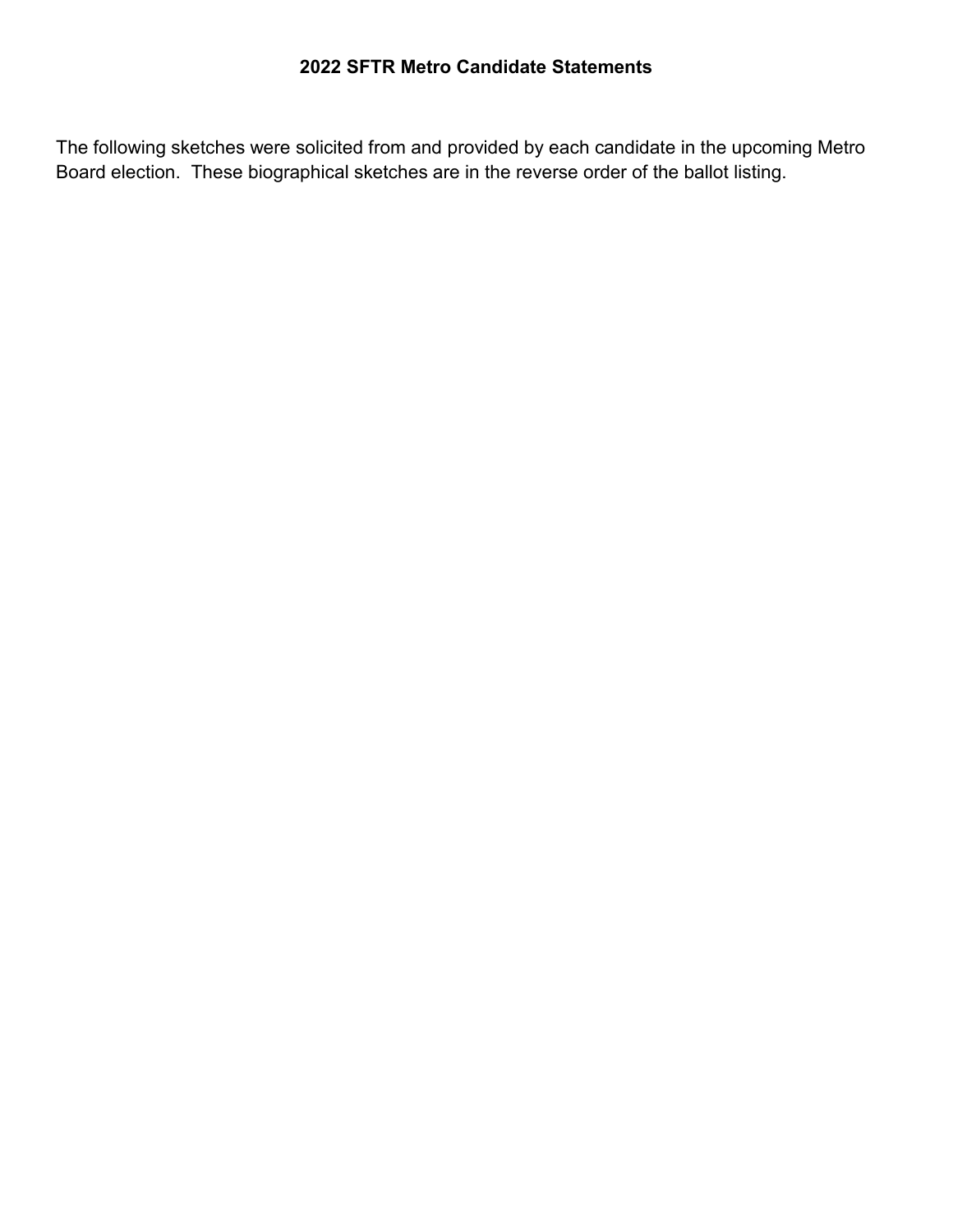### **Candidate: Jerry Kirkwood**

I am running for a Board position to ensure we (SFTR) have a sustainable, safe and affordable water system for years to come.

- Grew up on a farm in Maryland and am familiar with the operation of and mechanics of many forms of heavy machinery used on the farm, from tractors and dozers to back-hoes.
- Spent several years as a maintenance technician for an apartment complex and also the Maryland State Park system. Have a hands-on knowledge of most things mechanical.

Past and current volunteerism:

- Served four terms on my Fraternal Order of Police lodge, President for two and Vice President for two.
- Served on the Harford County 4-H Board of Directors for two four year terms, as the Secretary and completed countless maintenance projects at the 4-H camp.
- Volunteered for several Firewise roadside mitigation projects here on SFTR.
- Adopted several miles of roadway for spraying invasive weed species on SFTR.
- Made and donated several wood working projects to the Annual Picnic.
- Ditch Rat for the past four years. In this time as a Rat, have seen the water system in action and know much of the behind the scene processes.

We have owned our property for 16 years and have lived on SFTR for five years. I have prepared myself to serve on the METRO Board by diving into our community the best way I know how.

Work as a ditch rat has given me the required experience qualifications to qualify to become a water system operator. I have begun the education/testing process and hopefully will be the next certified water system operator for our community.

I believe in our METRO District and I definitely believe in a good close working relationship with our POA. I feel the greatest value is it is run by volunteers that live here. We have skin in the game. All of the property owners should want the water system to thrive. Additionally, having a board member or ditch rat respond to water system issue is priceless.

My former career was in Natural Resources Law Enforcement. During my 30 years I worked my way up through the ranks. Upon reaching the Rank of Captain, I was chosen to serve as the Adjutant to the Colonel. As the Adjutant, I spent a lot of time on conflict resolution with the public and was the Department's Legislative Liaison. Testifying in front of the General Assembly on proposed laws and calculating the associated fiscal note. My last promotion was to the rank of Major, where I was Chief of Field Operations. I believe I'm the only person to start out mowing grass and becoming third in Command of a 250 person police force.

Reading and understanding state regulation can be challenging to say the least. Adhering to regulations and explaining them to the public is something I did daily as a Conservation Officer.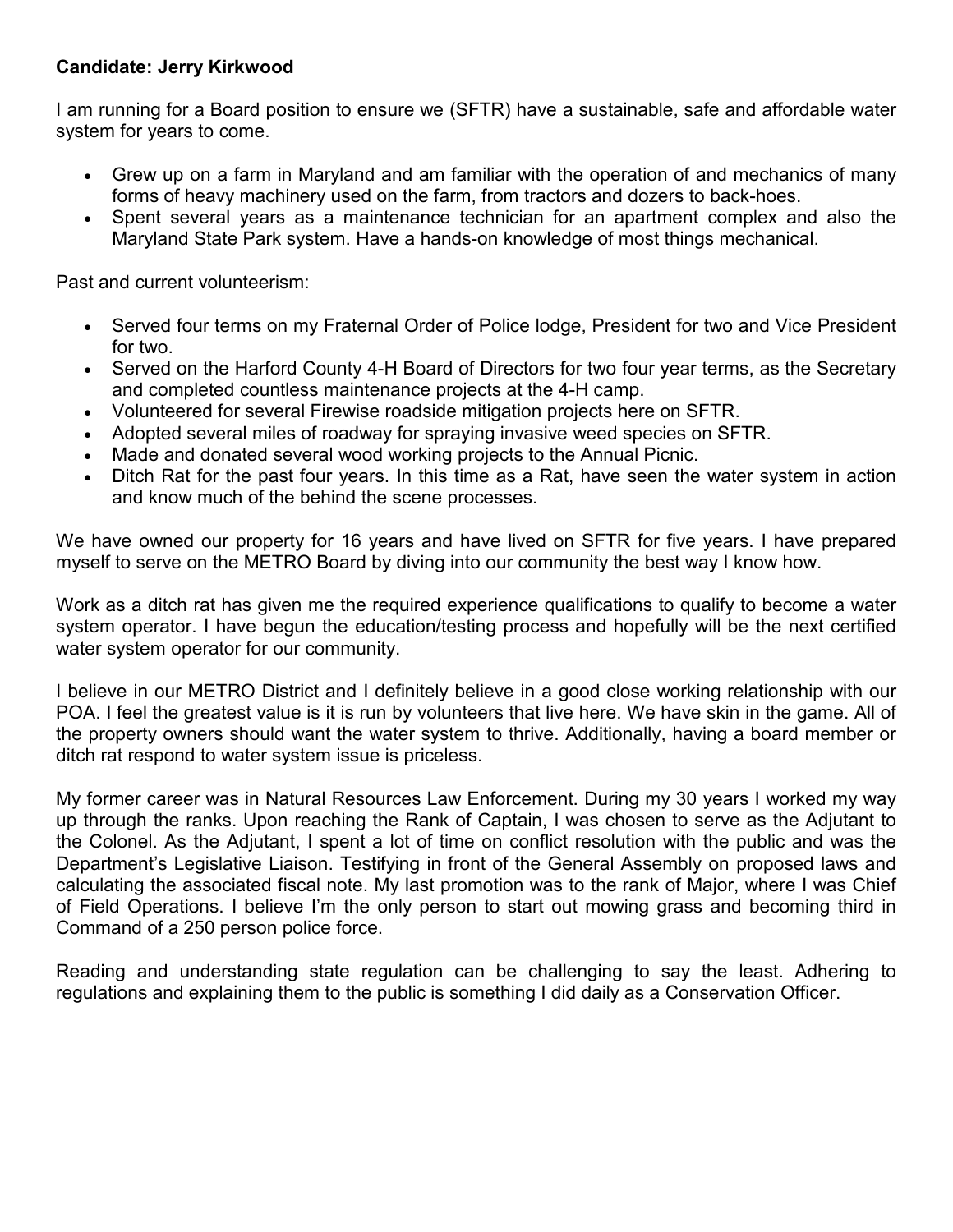## **Candidate: Rick Kinder**

The following are some of my experiences as a 15-year member of the Metro Board.

- Certified by the State of Colorado as a Water Professional for Small Water Systems
- Attended required classes to maintain certification and proficiency
- Responsible for quarterly orders and transporting to the SFT ranch, bulk Chlorine drums (three, 15 gals) from Interstate Chemical, in Pueblo
- Reading chlorine levels and adding chlorine disinfectant as required, several times a week.
- Taking monthly water samples to the Pueblo analysis lab/Health Department, for results review making sure they are OK and make sure the State gets them entered into our water history.
- Monitoring the SCADA system that keeps track of water moving through the Metro's pumps and water tanks, and flag things that don't look right.
- Responding as needed to tank water level or pump issues at each of the seven remote water sites.
- Being on-call as a Ditch Rat many years (24/7); fixed many leaks during that time.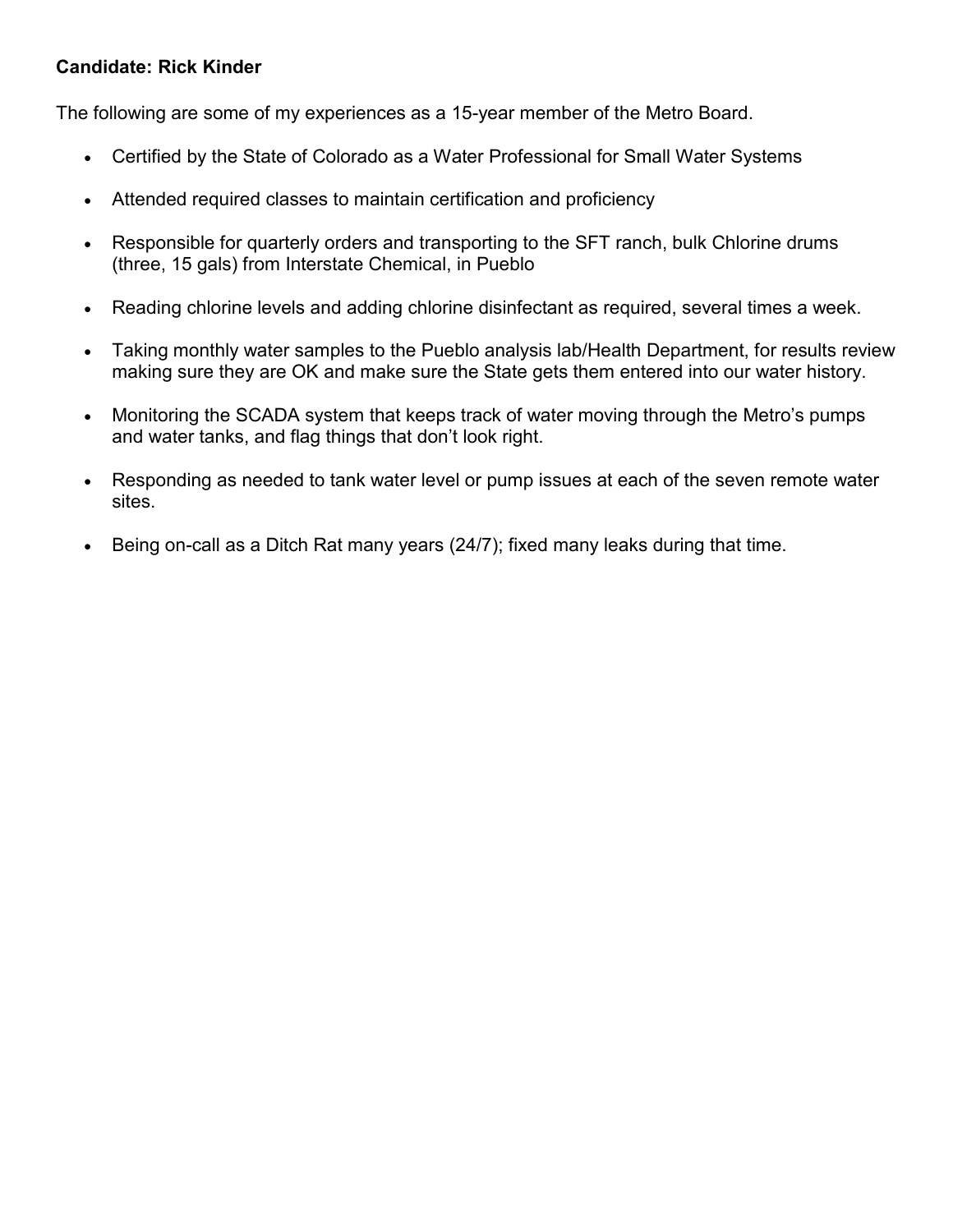#### **Candidate: Thomas Roelofs**

Being a lot owner since 2009 and resident since 2015, I have a strong interest in working with the SFTR population and governance to meet the changing needs in development and infrastructure improvements on the ranch. If elected to the position of Director, I will actively participate in the activities of the METRO and ensure resources are used effectively and managed wisely.

I believe my degree in Wildlife Management and career as a general contractor provides me with a comprehensive understanding of the ranch's basic structure and how the system which supports the operation and framework (power, water, transport, drainage systems) all work together and need to be part of any long-term strategic plan.

My many years as a contractor provides me with firsthand experience in the placement of water systems and retention basins, an understanding of complex issues that impact soil and water, and an ability to resolve problems at all levels. If provided the opportunity to collaborate with the longstanding directors of the METRO, I will embrace the chance to learn the history and specific needs of the ranch and will invest in any additional training and certifications needed in order to fulfill the obligations of the position. Not only am I willing to volunteer and 'get my hands dirty,' I understand the need to foster discussion within the community and collaborate with elected officials and others as part of identifying issues at the watershed, local, regional, and state levels.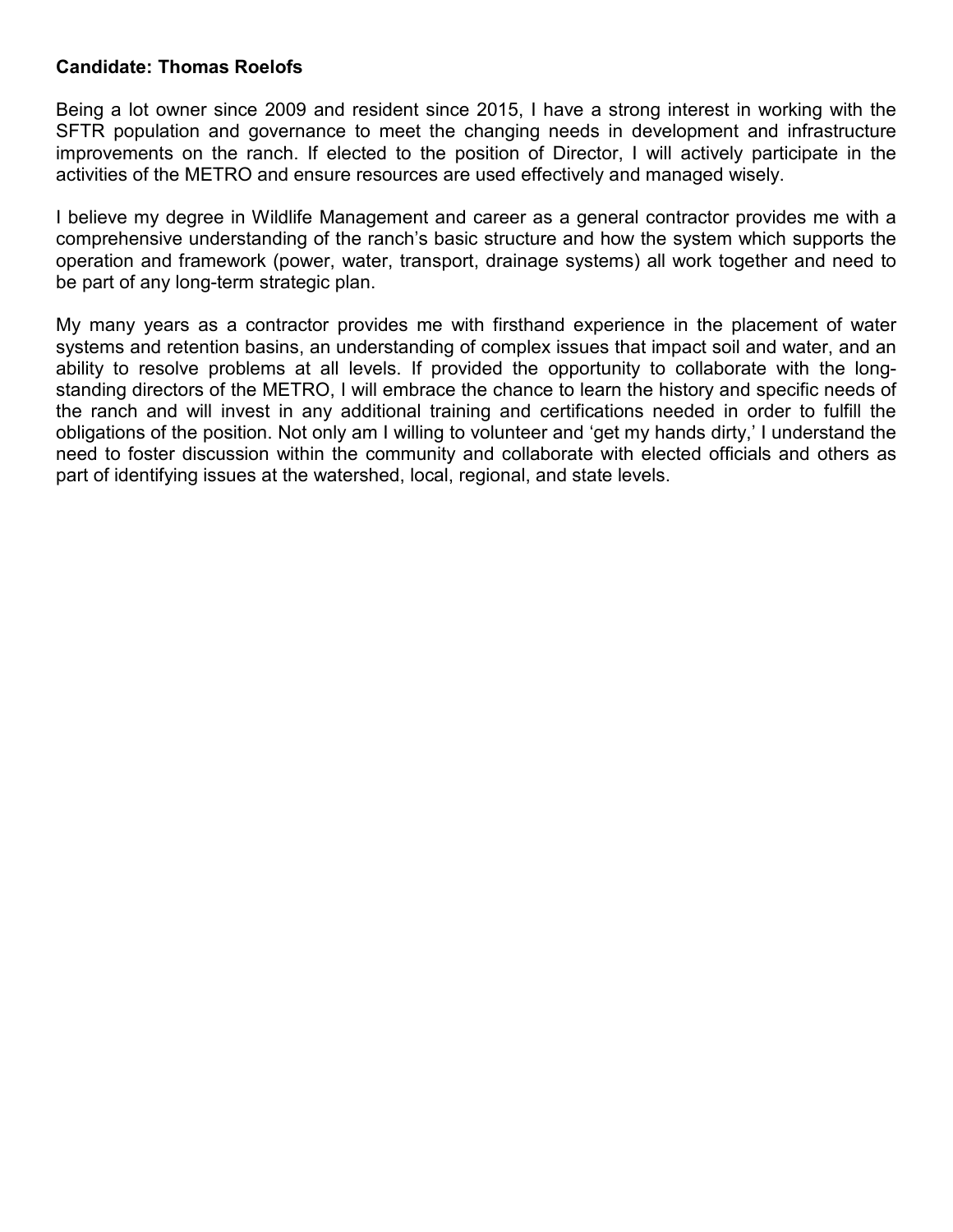# **Candidate: RC Ghormley**

As a candidate for the Metropolitan District Board, some of my relevant qualifications and experience, both as a Board member and as a volunteer, are listed below:

- Metro Board member for the past several years
- Certified by the State of Colorado as a Water Professional for Class 3 systems (includes SFTR)
	- $\circ$  Attend required classes to maintain certification and proficiency
- Worked to design, implement, maintain and improve the Ranch radio system which serves the POA Board (roads) and Metro Board (water system)
- Worked with the SCADA control system that monitors real-time water tank levels, remotely activates pumps, and detects anomalous water flow (large leaks)
	- o Respond to SCADA maintenance and upgrade issues at remote sites
- Worked as a Ditch Rat for 10 years; on call as needed
- Respond to user "we have no water" and other administrative issues
- Support the Metro before, during and after periodic CO State inspections
- Interface with CO State on backflow prevention (a State requirement); document how the Metro complies
- Address a plethora of Metro administrative and technical issues:
	- $\circ$  Tank corrosion evaluation and protection
	- $\circ$  Check chlorine levels in the distribution system weekly
	- o Review monthly meter readings for anomalies
	- $\circ$  Interface with CO Dept of Transportation as needed to access, repair and maintain SFTR water supply lines in the DOT right-of-way
- I strive to be approachable and to work with everyone with a focus on providing continuously available and safe water to all users at the lowest possible cost.